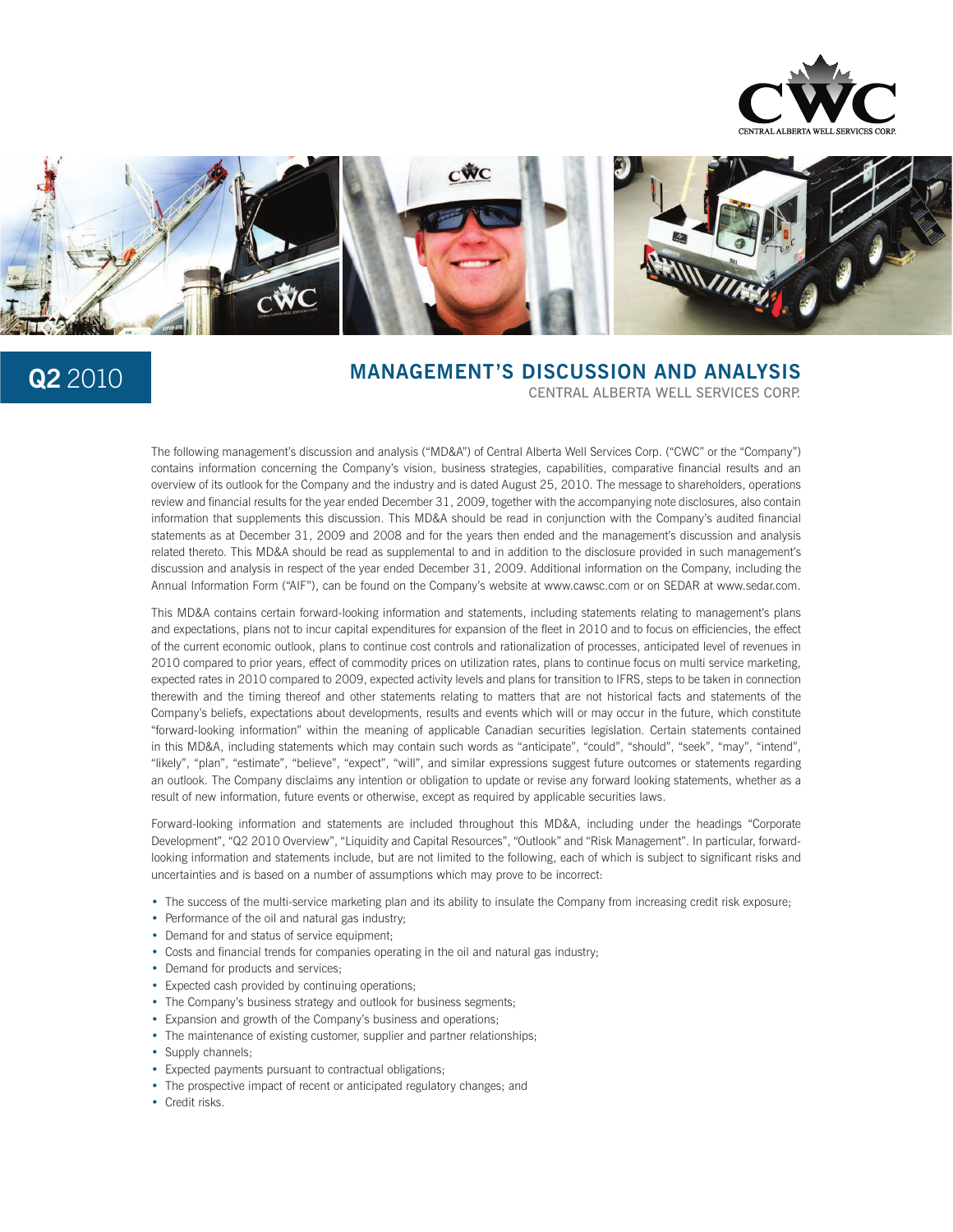Management has made certain assumptions and analyses which reflect their experience and knowledge in the industry. These assumptions and analyses are believed to be accurate and truthful at the time but the Company cannot assure readers that actual results will be consistent with these forward-looking statements. However, whether actual results, performance or achievements will conform to the Company's expectations and predictions is subject to known and unknown risks and uncertainties which could cause actual results to differ materially from the Company's expectations. Further information regarding these risks and uncertainties may be found under the heading "Risk Management" in this MD&A, "Risk Factors" in the Company's Annual Information Form and in the Company's most recent financial statements, information circular and quarterly reports.

# CORPORATE DEVELOPMENT

CWC is an oilfield services company which offers a broad range of well services and facilitation of related activities for the production and completion of oil and gas wells throughout the Western Canadian Sedimentary Basin ("WCSB"). The Company has two reporting segments, Well Servicing and Other Oilfield Services. The Well Servicing Segment includes Service Rigs and Coil Tubing. The Other Oilfield Services Segment includes Snubbing, Nitrogen, Testing and Rental activities.

The Company's corporate office is located in Calgary, Alberta, and the main operating center is located in Red Deer, Alberta, with Alberta branch offices in Provost, Brooks, Grande Prairie, Whitecourt and a Saskatchewan branch office in Weyburn, providing well services to oil and gas exploration and development companies operating in Western Canada.

The Company's fleet currently consists of 46 service rigs, eight (8) snubbing units, eight (8) coil tubing units, 14 nitrogen units and 12 pressure testing packages.

The Company has been focusing on streamlining processes, controlling expenses and marketing to larger customers in an effort to minimize risk. The Company has now completed the restructuring of its balance sheet with its recently announced three-year term credit facility as described below. The Company will continue to strengthen the balance sheet through 2010 in order to take advantage of strategic opportunities as they arise.

On April 20, 2010, the Company secured term debt refinancing in the amount of \$30.0 million. The term debt is for three years with the first year requiring payments of interest only, the second year requiring monthly principal payments of \$500,000 per month plus interest and the third year requiring monthly principal payments of \$750,000 per month plus interest. The term debt is subject to interest at a fixed rate of 8.045% for the term and is secured with a first charge over fixed assets, a general security agreement over all remaining assets and an assignment of insurance.

On April 20, 2010, the Company also secured an operating facility margined to accounts receivable to a maximum of \$10.0 million at an interest rate ranging from bank prime plus 1.25% to bank prime plus 2.0%. The operating line is committed until April 30, 2011. A general security agreement providing security interest against all accounts receivable and a second fixed charge over all other assets has been provided as security for this agreement.

The Company is reliant on its operating line of credit for continued operations. The seasonality of the industry within which it operates requires access to an operating line as costs are incurred immediately in the winter months, but the cash from the revenues generated often does not come in until approximately 60 days later. Credit risk has been reduced as the economic outlook improves and is evidenced by the reduced bad debt expense experienced by the Company for the first six months of 2010 when compared to the first six months of 2009.

As a result of the expansion, the Company now operates the following fleet of equipment within the WCSB:

|                                            |    | 2010                    |                |                    | 2009 |                  |         | 2008               |         |          |  |  |  |
|--------------------------------------------|----|-------------------------|----------------|--------------------|------|------------------|---------|--------------------|---------|----------|--|--|--|
| <b>UNITS OPFRATING</b><br>AT END OF PERIOD |    | <b>JUNE 30 MARCH 31</b> | <b>DEC. 31</b> | SFPT <sub>30</sub> |      | JUNE 30 MARCH 31 | DFC. 31 | SFPT <sub>30</sub> | JUNE 30 | MARCH 31 |  |  |  |
| Service rigs                               | 46 | 46                      | 46             | 46                 | 44   | 44               | 41      | 41                 | -41     | 37       |  |  |  |
| Coil units                                 | 8  | 8                       | 8              | 8                  | 8    | 8                | 8       | 8                  | 8       | 8        |  |  |  |
| Snubbing units                             | 8  | 8                       | 8              | 8                  | 8    | 8                | 8       | 8                  |         |          |  |  |  |
| Nitrogen tankers                           |    |                         |                |                    |      |                  |         |                    |         |          |  |  |  |
| & pumpers                                  | 14 | 14                      | 14             | 14                 | 14   | 14               | 14      | 14                 | 14      | 14       |  |  |  |
| Pressure testing                           | 12 | 12                      | 12             | 12                 | 12   | 12               | 12      | 12                 | 12      | 12       |  |  |  |

The Company's commitment to building a modern fleet with leading edge technology continues to stand out in an industry characterized by an ageing equipment infrastructure.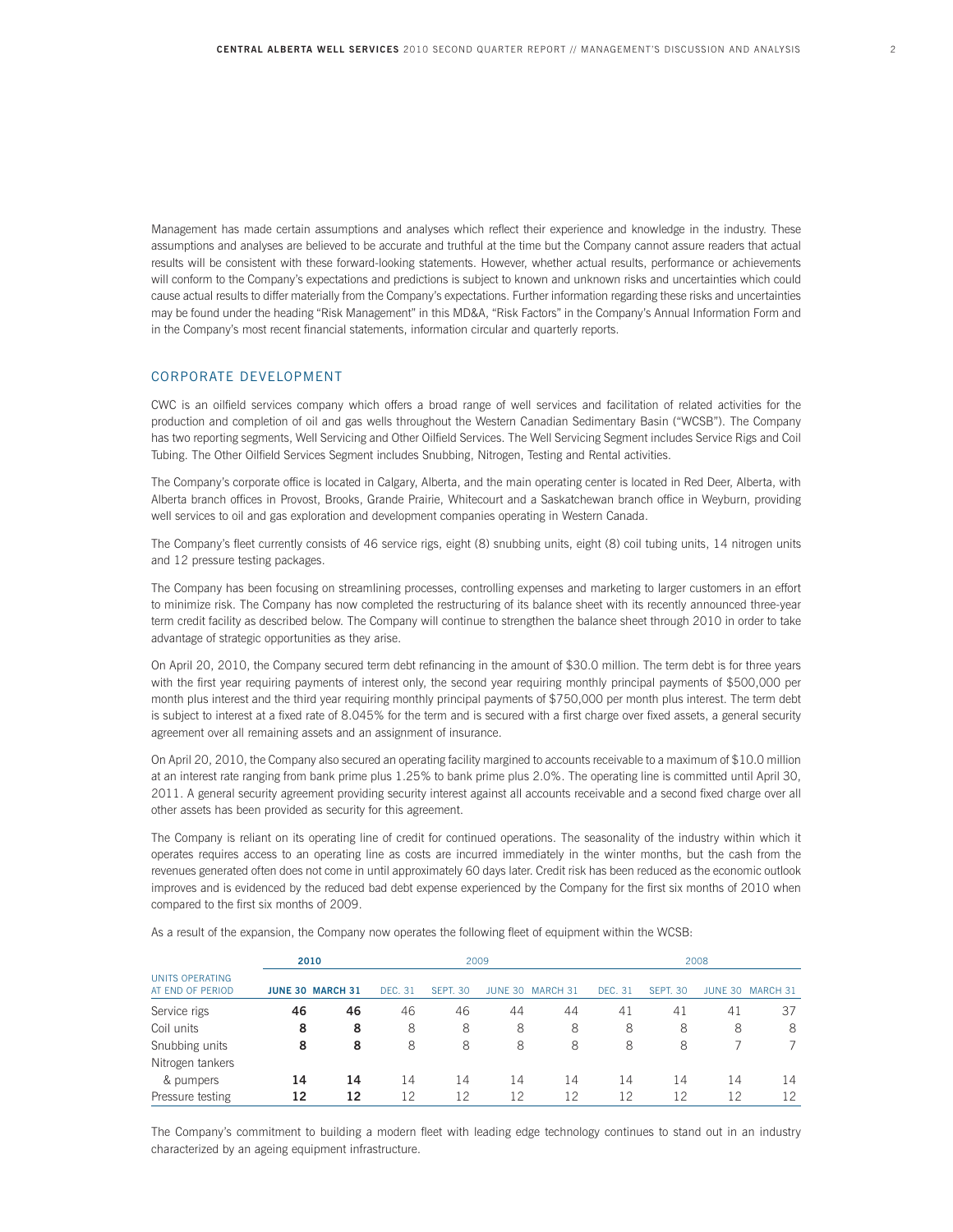### Q2 2010 OVERVIEW

|                                                     | THREE MONTHS ENDED JUNE 30 |             |    |             |    | <b>SIX MONTHS ENDED JUNE 30</b> |                |             |  |  |
|-----------------------------------------------------|----------------------------|-------------|----|-------------|----|---------------------------------|----------------|-------------|--|--|
|                                                     |                            | 2010        |    | 2009        |    | 2010                            |                | 2009        |  |  |
| Revenues                                            | \$                         | 9,254,238   | \$ | 6,397,280   |    | \$29,376,473                    | $\mathbb{S}^-$ | 25,433,894  |  |  |
| Operating costs                                     |                            | 6,336,094   |    | 4,940,690   |    | 19,487,757                      |                | 17,910,235  |  |  |
| Gross profit                                        |                            | 2,918,144   |    | 1,456,590   |    | 9,888,716                       |                | 7,523,659   |  |  |
| Gross profit %                                      |                            | 31.5%       |    | 22.8%       |    | 33.7%                           |                | 29.6%       |  |  |
| General and administrative expenses                 |                            | 2,586,630   |    | 2,945,229   |    | 5,730,335                       |                | 6,019,838   |  |  |
| EBITDAS <sup>(1)</sup>                              |                            | 331,514     |    | (1,488,639) |    | 4,158,381                       |                | 1,503,821   |  |  |
| EBITDAS <sup>(1)</sup> per share: Basic and diluted |                            | 0.00        |    | (0.05)      |    | 0.03                            |                | 0.06        |  |  |
| Stock based compensation                            |                            | 332,354     |    | 259,581     |    | 591,430                         |                | 514,332     |  |  |
| Interest                                            |                            | 699,280     |    | 1,333,035   |    | 1,775,683                       |                | 2,697,531   |  |  |
| Depreciation and amortization                       |                            | 2,791,793   |    | 2,472,548   |    | 6,062,676                       |                | 5,271,503   |  |  |
| Net loss before tax                                 |                            | (3,491,913) |    | (5,553,803) |    | (4, 271, 408)                   |                | (6,979,545) |  |  |
| Cash flows from operating activities                |                            | 6,189,940   |    | 4,095,351   |    | 4,255,610                       |                | 2,915,735   |  |  |
| Less: Change in non-cash                            |                            |             |    |             |    |                                 |                |             |  |  |
| working capital                                     |                            | 6,647,025   |    | 6,435,837   |    | 1,780,672                       |                | 3,084,763   |  |  |
| Funds from operations <sup>(2)</sup>                |                            | (457,085)   |    | (2,340,486) |    | 2,474,938                       |                | (169,028)   |  |  |
| Funds from operations per share <sup>(2)</sup> :    |                            |             |    |             |    |                                 |                |             |  |  |
| Basic and diluted                                   | \$                         | (0.00)      | \$ | (0.09)      | \$ | 0.02                            | \$             | (0.01)      |  |  |
| Loss per share: Basic and diluted                   | \$                         | (0.02)      | \$ | (0.19)      | \$ | (0.02)                          | \$             | (0.24)      |  |  |
| Purchase of property, plant                         |                            |             |    |             |    |                                 |                |             |  |  |
| and equipment                                       | \$                         | (107, 435)  | \$ | (1,455,821) | \$ | (260, 321)                      | \$             | (8,385,250) |  |  |

(1) EBITDAS (earnings before income tax, depreciation and stock based compensation) is calculated from the statement of income (loss) as revenue less operating costs and general and administrative expenses, exclusive of stock based compensation costs, and is used to assist management and investors in assessing the Company's ability to generate cash from operations. EBITDAS is a non-GAAP measure and does not have any standardized meaning prescribed by GAAP and may not be comparable to similar measures provided by other companies.

(2) Funds from operations is defined as cash from operating activities before changes in non-cash working capital. Funds from operations and funds from operations per share are measures that provide investors additional information regarding the Company's liquidity and its ability to generate funds to finance its operations. Funds from operations and Funds from operations per share do not have any standardized meaning prescribed by GAAP and may not be comparable to similar measures provided by other companies.

*Revenues* for the second quarter of 2010 were \$9.3 million, an increase of \$2.8 million, an increase of 44% from the second quarter of 2009. The increase is directly related to increased utilizations on a year over year basis. Of the \$2.8 million year over year increase, \$2.4 million is attributable to an increase in the Well Servicing Segment and \$0.4 million decrease in the Other Oilfield Services Segment. This is consistent with an increase in the Well Servicing Segment's utilization of 10% and an 8% increase in the Other Oilfield Services Segment. The Company's revenues correspond directly with utilization rates of the fleet. If utilization rates decrease or increase, revenues change at a corresponding rate.

Throughout the remainder of 2010, the Company anticipates that revenues will be higher than those seen in 2009; however, they will not be as high as those seen in 2008 as a result of the depressed commodity prices. The continued depressed utilizations in the Other Oilfield Services Segment are a result of low natural gas prices. The Company will continue to focus on multi-service marketing throughout 2010 and will strive to preserve current rates to ensure that operating cash flows are generated. The small increase in revenues in comparison with increase in utilizations in the Other Oilfield Services Segment indicates rates within this segment have declined on a per ticket basis. Utilization has increased year over year in this segment as a result of offering discounted rates to combat the impact of the depressed natural gas prices. The graphs below depict that as anticipated, 2010 utilization rates are recovering, but not to the levels seen in 2008. They also show the impact of the economic downturn on utilization rates as is depicted by the downward trend beginning in the third quarter of 2008 and continuing until after the third quarter of 2009 when utilization rates began to trend upward again, excluding of course, the expected drop in the second quarter as a result of seasonality.

Gross Profit is mainly impacted by costs of direct labor, costs of running supplies for the fleet and the rates charged for the services provided. In the second quarter of 2010, gross profit as a percentage of revenues increased by 8.7% to 31.5%. This increase is consistent with increased revenues from the Well Services Segment offsetting some of the fixed costs included such as rent expense and utility costs. With 2010 anticipated to be a year of slow recovery, the Company is doubtful that rates will significantly increase above those seen in 2009. Cost management remains critical to maintaining current gross profit percentages.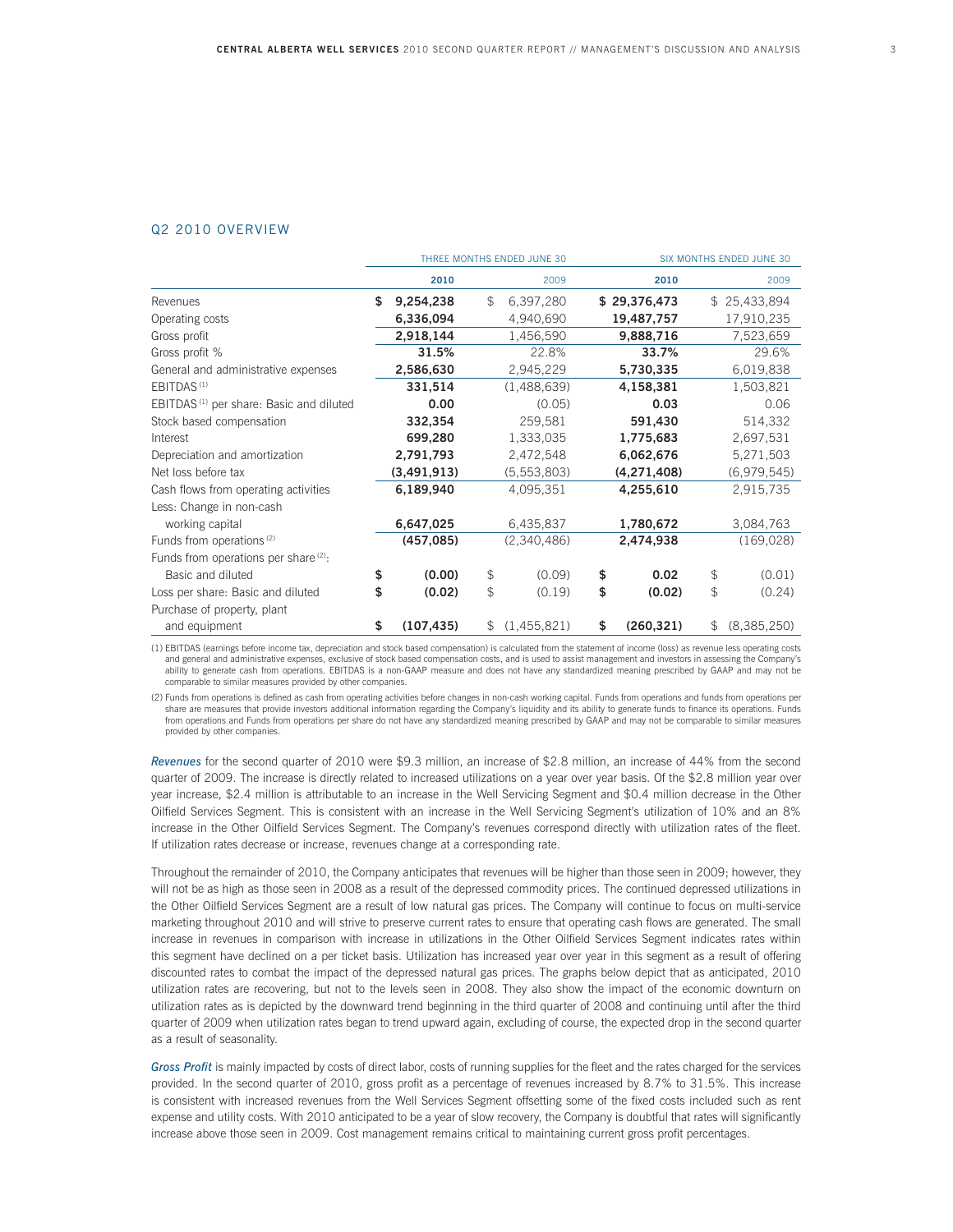

WELL SERVICING SEGMENT – UTILIZATION 2008 2009 **2010**



*General and administrative expenses* as detailed in the table shown below have declined year over year as a result of decreases seen in all categories except facility costs as a result of improved cost controls. Facility expenses increased as a result of additional facilities in Grande Prairie and Weyburn to better position the Company to support its oil producing customers, as well as increases in rent and expenses on the other facilities. The facility in Weyburn was established late in the fourth quarter of 2009 as the Company felt a presence was required there beyond a satellite office. This area is seeing higher utilization rates in the industry than other areas, and the Company is anticipating that an increased presence there will result in higher utilizations of the Company's equipment throughout 2010.

|                                     |    |           | THREE MONTHS ENDED JUNE 30 | SIX MONTHS ENDED JUNE 30 |    |           |    |           |  |
|-------------------------------------|----|-----------|----------------------------|--------------------------|----|-----------|----|-----------|--|
|                                     |    | 2010      |                            | 2009                     |    | 2010      |    | 2009      |  |
| Wages and benefits                  | \$ | 1,481,474 | \$                         | 1,624,230                | S. | 3,503,170 | \$ | 3,461,103 |  |
| Bad debts                           |    | (21, 583) |                            | 41,951                   |    | (86,596)  |    | 187,888   |  |
| Office                              |    | 172,864   |                            | 231,827                  |    | 420,211   |    | 517,437   |  |
| Facility                            |    | 469,270   |                            | 438,492                  |    | 966,111   |    | 897,371   |  |
| Professional fees                   |    | 281,877   |                            | 285,290                  |    | 432,439   |    | 405.394   |  |
| Other administration                |    | 202,727   |                            | 323,439                  |    | 494,999   |    | 550,645   |  |
|                                     | S  | 2,586,630 | \$                         | 2,945,229                | \$ | 5,730,335 | \$ | 6,019,838 |  |
| General and administrative costs as |    |           |                            |                          |    |           |    |           |  |
| a % of revenues                     |    | 28.0%     |                            | 46.0%                    |    | 19.5%     |    | 23.7%     |  |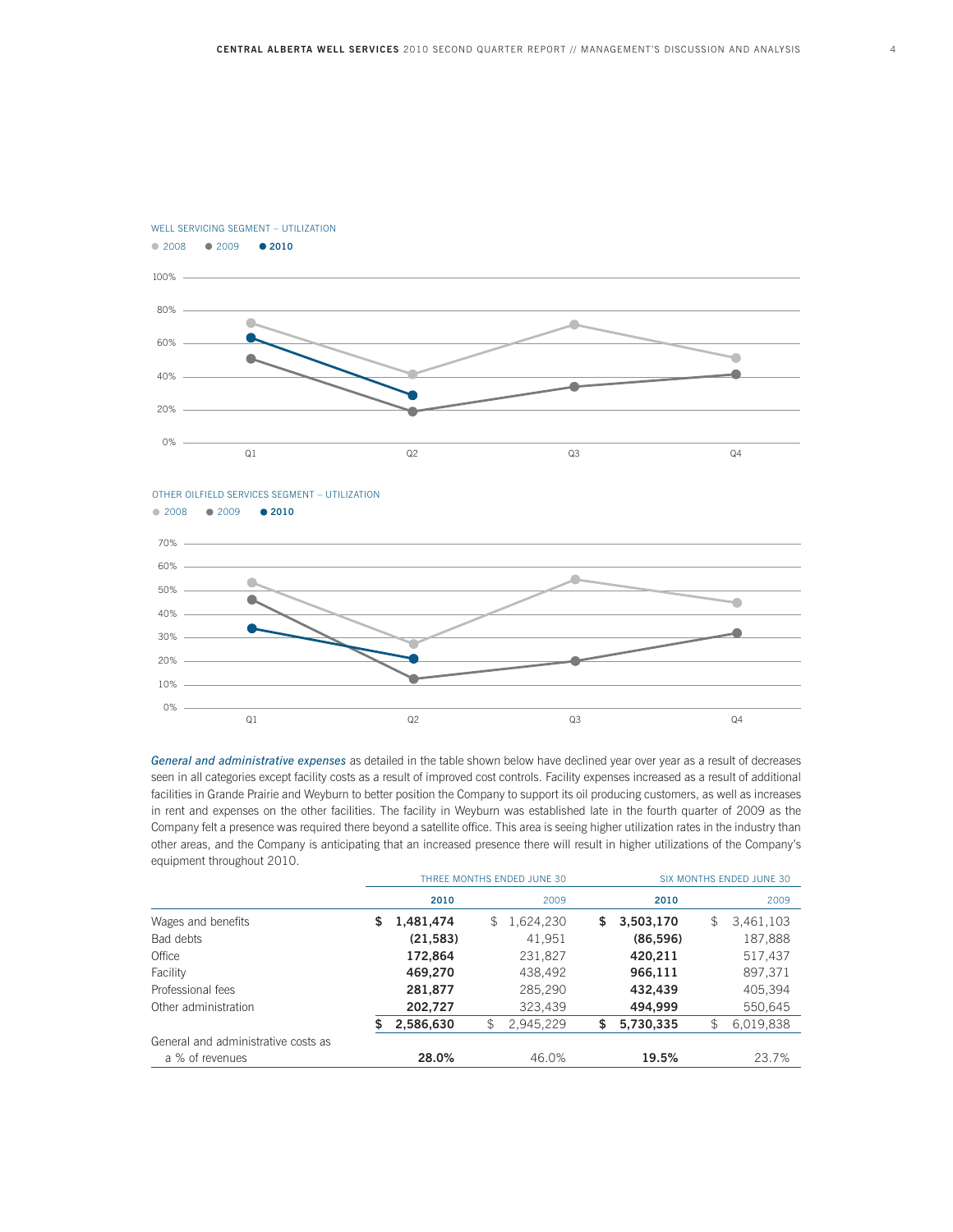The Company recorded a bad debt recovery in the second quarter of \$21,583 as the Company accepted partnership units in exchange for a bad debt that had been provided for in 2009. In order to reduce credit risk exposure, the Company has continued to negotiate contracts with larger producers, who are less likely to run into financial difficulty, even in an economic downturn. The Company has provided for approximately 47% of its accounts receivable in excess of 90 days. Currently, the Company is confident the remaining amounts not provided for will be collected and the provision is an accurate assessment of the maximum credit risk exposure to the Company.

Office expenses decreased year over year, mainly as a result of a no claims bonus receivable in the quarter from the Company's insurance provider totaling \$65,000.

Professional fees are consistent year over year for the three months ended. Professional fees have increased by \$27,000 year over year for the six months ended June 30, 2010 as a result of increased computer consulting fees incurred as a result of an increasingly complex systems requirement to manage multiple facilities in multiple jurisdictions.

Other administration costs have declined year over year both on a three and six month basis. Other administration costs include travel, meals and entertainment, advertising and promotion, training and fuel and vehicle operating costs incurred by division managers. Management has focused on reducing these incidental expenditures throughout the downturn.

*Stock based compensation* has increased year over year as a result of the issuance in the quarter. During the quarter 5,716,000 options were issued to directors, senior management and key employees.

*Interest expense* is pursuant to the Company's long-term facility as well as the short-term revolving operating facility and accretion expenses relating to the transaction costs associated with the new financing. Interest was calculated on a floating basis above CIBC prime rate dependent on the amount of the facility drawn upon. Year over year, interest has decreased as a result of accretion charges ending in January of 2010 when the debt expired and the reduction in debt.

|                              |   |         | THREE MONTHS ENDED JUNE 30 | SIX MONTHS ENDED JUNE 30 |    |           |  |           |
|------------------------------|---|---------|----------------------------|--------------------------|----|-----------|--|-----------|
|                              |   | 2010    |                            | 2009                     |    | 2010      |  | 2009      |
| Interest on debt             | S | 678.824 |                            | 780.512                  | S. | 1.566.499 |  | 1,611,274 |
| Interest income              |   | (4,617) |                            | (956)                    |    | (10, 880) |  | (7, 468)  |
| Accretion on finance charges |   | 25.073  |                            | 306.165                  |    | 127.182   |  | 605,710   |
| Accretion on warrants        |   |         |                            | 247.313                  |    | 92.882    |  | 488,015   |
|                              | S | 699.280 |                            | 1,333,035                |    | 1,775,683 |  | 2,697,531 |

*Depreciation* for the three and six months ended June 30, 2010 increased year over year by \$0.3 million and \$0.8 million respectively, consistent with increased utilization rates in the service rig division resulting in more amortization being incurred in this division.

*Cash flows from operating activities* for the three and six months ended June 30, 2010 increased year over year by \$2.1 million and \$1.3 million respectively. The majority of the increase in cash flows from operating activities is a result of the revenue generated in the first quarter being collected throughout the second quarter.

*Capital expenditures* for the second quarter of 2010 were \$0.1 million; most of which related to a new purchasing and inventory control software program. No significant capital expenditures are planned throughout 2010 as the Company focuses improving its cash flows and working capital position.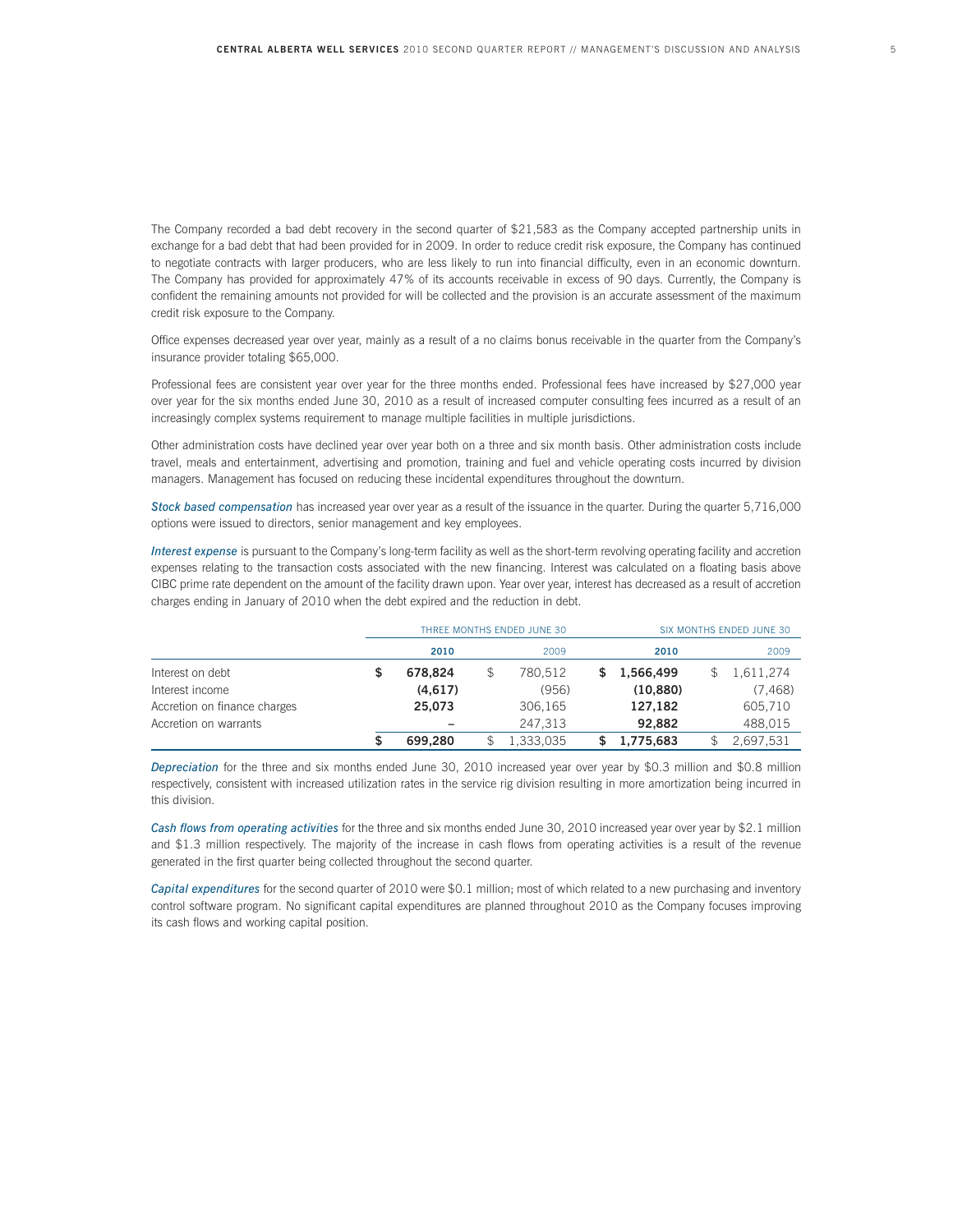## 2010 QUARTERLY REVIEW

| (In 000's, except              |    |                |      |          |                |              |                |                |                |                |    |                              |              |                              |                              |  |
|--------------------------------|----|----------------|------|----------|----------------|--------------|----------------|----------------|----------------|----------------|----|------------------------------|--------------|------------------------------|------------------------------|--|
| per share data)                |    |                | 2010 |          |                |              |                | 2009           |                | 2008           |    |                              |              |                              |                              |  |
| THREE MONTHS ENDING            |    | Q <sub>2</sub> |      | Q1       | Q <sub>4</sub> |              | Q <sub>3</sub> | Q <sub>2</sub> | Q <sub>1</sub> | Q <sub>4</sub> |    | Q <sub>3</sub><br>(Restated) |              | Q <sub>2</sub><br>(Restated) | Q <sub>1</sub><br>(Restated) |  |
| Revenues                       |    |                |      |          |                |              |                |                |                |                |    |                              |              |                              |                              |  |
| <b>Well Servicing</b>          | S  | 6.891          |      | \$15,938 | \$10,370       | $\mathbb{S}$ | 7.794          | \$<br>4,467    | \$12,979       | \$12,789       |    | \$16,732                     | $\mathbb{S}$ | 9,165                        | \$17,206                     |  |
| <b>Other Oilfield Services</b> | S  | 2,363          | \$   | 4,184    | 3,294<br>\$    | \$           | 2,465          | \$<br>1,930    | \$<br>6,058    | \$<br>5,658    | \$ | 6,290                        | \$           | 3,591                        | 7,379<br>\$                  |  |
|                                | \$ | 9,254          |      | \$20,122 | \$13,664       |              | \$10,259       | \$<br>6,397    | \$19,037       | \$18,447       |    | \$23,022                     |              | \$12,756                     | \$24,585                     |  |
| Net income (loss)              |    | (3, 492)       |      | (779)    | (3,814)        |              | (5,235)        | (5,228)        | (1,240)        | (1,938)        |    | 901                          |              | (2,769)                      | 1,748                        |  |
| EPS: Basic and diluted         |    | (0.02)         |      | (0.00)   | (0.06)         |              | (0.19)         | (0.18)         | (0.05)         | (0.07)         |    | 0.03                         |              | (0.10)                       | 0.06                         |  |
| Weighted average               |    |                |      |          |                |              |                |                |                |                |    |                              |              |                              |                              |  |
| Common shares*                 |    | 159,174        |      | 159,184  | 61,621         |              | 27,187         |                |                |                |    |                              |              |                              |                              |  |
| Weighted average Class A       |    |                |      |          |                |              |                |                |                |                |    |                              |              |                              |                              |  |
| common shares                  |    |                |      |          |                |              |                | 20,234         | 20,503         | 20,810         |    | 21,451                       |              | 21,502                       | 21,532                       |  |
| Weighted average Class B       |    |                |      |          |                |              |                |                |                |                |    |                              |              |                              |                              |  |
| common shares                  |    |                |      |          |                |              |                | 6,953          | 6,701          | 6,604          |    | 6,373                        |              | 6,373                        | 6,343                        |  |
| Total weighted average         |    |                |      |          |                |              |                |                |                |                |    |                              |              |                              |                              |  |
| common shares                  |    |                |      |          |                |              |                | 27,187         | 27,204         | 27,414         |    | 27,824                       |              | 27,875                       | 27,875                       |  |
| Total assets                   |    | 126,369        |      | 137,192  | 134,481        |              | 133,999        | 135,998        | 146,412        | 144,194        |    | 144,407                      |              | 134,120                      | 140,868                      |  |
| Debt                           |    | 29,697         |      | 35,810   | 32,317         |              | 59,182         | 58,647         | 60,298         | 55,419         |    | 52,070                       |              | 45,615                       | 49,172                       |  |
| Purchase of property, plant    |    |                |      |          |                |              |                |                |                |                |    |                              |              |                              |                              |  |
| and equipment                  | \$ | 107            | S    | 153      | \$13,628       | S            | 5,017          | \$<br>1,456    | 6,929<br>\$    | \$<br>5,454    | \$ | 6,818                        | s.           | 4.358                        | \$15.543                     |  |

\* In August of 2009 shareholders voted to convert all Class B shares to Class A and eliminate the A/B share structure. As a result, for the third quarter of 2009 forward, only Common shares are shown.

*Revenues* for the second quarter were \$9.3 million, a \$10.8 million decrease from the first quarter of 2010 and a year over year increase of \$2.9 million. The decrease from the first quarter was expected and is consistent with the seasonality of the oil field services industry. Year over year revenues increased in both the Well Servicing and Other Oilfield Segments by \$2.4 and \$0.4 million respectively. Despite economic conditions improving in 2010 depressed natural gas prices have resulted in continued lower revenues in the Other Oilfield Services Segment. The increase in the Well Servicing Segment is attributable to increased activity seen in recent months. The Well Servicing Segment is not as affected by natural gas prices and as a result this segment benefitted greatly from the improvement in the economy.

*Net loss* in the second quarter reflects the lower utilization levels which result in less revenues and gross profit available to cover fixed costs. The net loss has increased from the first quarter of 2010 by (\$2.7) million as a result of the seasonality of the business. Year over year, the net loss decreased by \$1.7 million as a result of lower interest costs as a result of less debt being carried and cost savings initiatives put in place by the Company to minimize the impact of the downturn. Utilizations declined as anticipated in both divisions for the second quarter of 2010 to 29% for the Well Servicing Segment and 31% Other Oilfield Services Segment from 63% and 34% respectively in the first quarter of 2010. Year over year the Well Servicing and Other Oilfield Services Segments increased by 10% and 8% respectively. The small increase in revenues in comparison the year over year increase in utilization in the Other Oilfield Services Segment is attributed to declining rates as natural gas prices remain depressed and competition for work increases.

*Weighted average common shares* decreased slightly from the first quarter of 2010 as shares were cancelled in relation to a shareholder loan that was forgiven on termination of an employee with the Company. The increase in shares year over year is a direct result of the shares issued under the rights offering which closed in December of 2009 and resulted in an additional 131,996,703 common shares being issued. The rights offering provided funds of \$33 million; \$29.1 million of which was used to pay down the Company's term debt and repay the default interest payable which had been accruing since August of 2009. \$3.5 million of the funds eliminated the Company's operating line outstanding as well as closing costs and the remaining \$0.4 million was provided to the Company's majority shareholder for backstopping the rights offering. The reduction in debt improved the Company's balance sheet and enabled refinancing of the debt which was due in January of 2010 and extended to March of 2010. As part of the refinancing the Company's financial covenants were amended to reflect ratios likely for the Company to attain given the current outlook. The Company was in compliance with the financial covenants for the second quarter of 2010 and benefitted from interest savings as a result of no longer incurring penalty interest and a lower debt balance outstanding.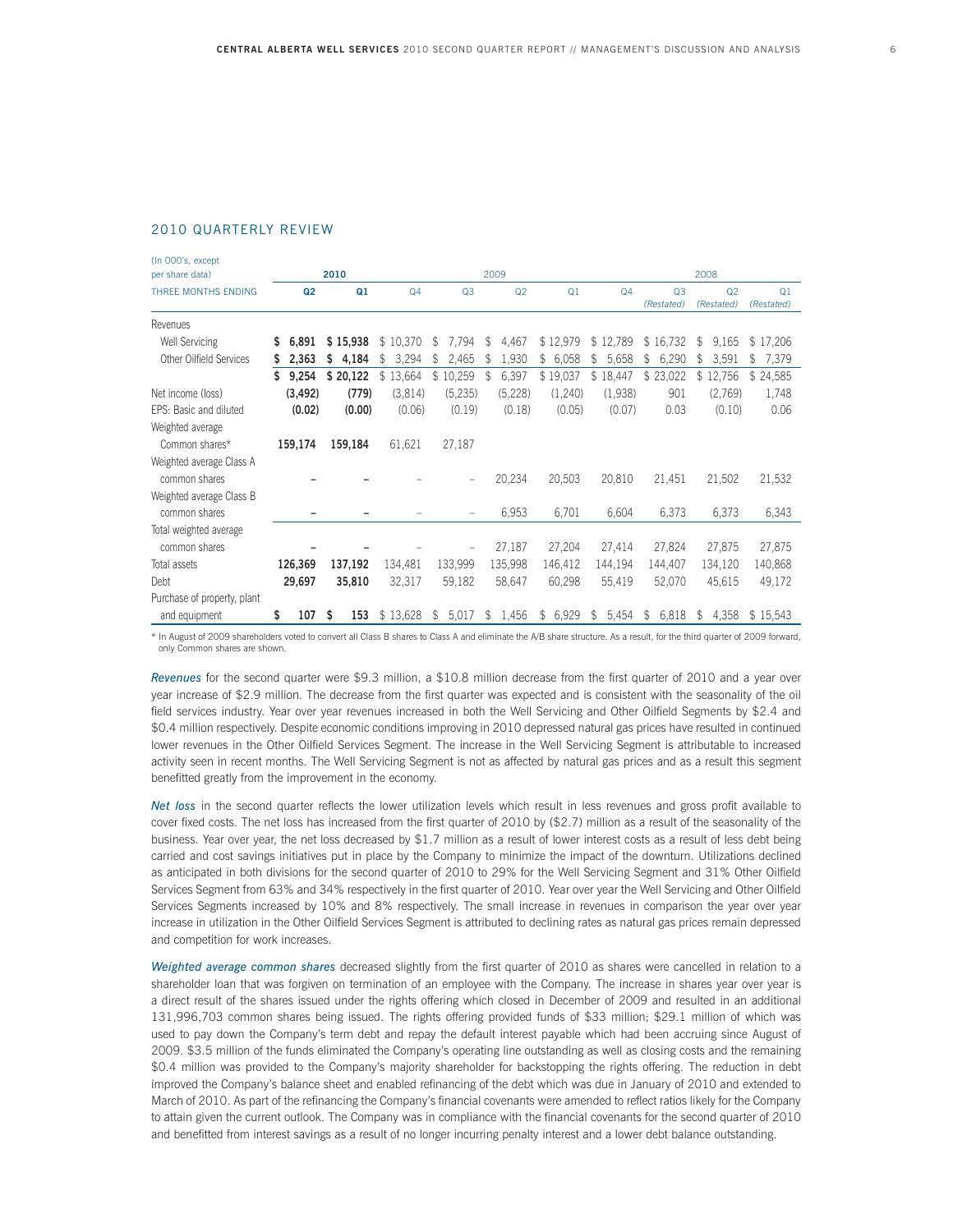*Debt* decreased by \$6.1 million from the first quarter of 2010 and 28.9 million year over year. The decrease from the first quarter is consistent with a reduction in the operating line and is a direct result of the lower activity typically seen in the second quarter resulting in fewer variable operating costs being incurred and the collection of revenues generated in the first quarter. The preservation of cash and operating line availability in the second quarter is critical as it will be required to fund operations as activity increases later in the quarter and heading into the peak third and fourth quarters. The Well Servicing Segment especially has a significant portion of costs related to hourly labour and as a result as activity picks up they incur the costs immediately but will not realize the cash until later when the receivable is settled. Consequently, it is imperative to build up cash during the second quarter when labour costs are low and cash is coming in from revenues in the first quarter so that these funds are available to fund the increased labour costs that are incurred as soon as activity increases. The term debt was refinanced on April 20, 2010, as a result \$30.0 million is now long-term. Currently the payment terms on the term debt are interest only, however, principal payments of \$500,000 on this debt begin in April of 2011.

#### WELL SERVICING SEGMENT

|                               |           | THREE MONTHS ENDED JUNE 30 | SIX MONTHS ENDED JUNE 30 |              |  |  |  |
|-------------------------------|-----------|----------------------------|--------------------------|--------------|--|--|--|
|                               | 2010      | 2009                       | 2010                     | 2009         |  |  |  |
| <b>WELL SERVICING</b>         |           |                            |                          |              |  |  |  |
| Revenues                      | 6,891,504 | 4.467.304                  | \$22,830,935             | \$17,445,993 |  |  |  |
| Income (loss) before taxes    | (851,068) | (1,630,762)                | 695.297                  | (595, 996)   |  |  |  |
| Depreciation and amortization | 1,874,017 | 1,615,903                  | 4,226,957                | 3,568,799    |  |  |  |
| EBITDAS <sup>(1)</sup>        | 1,022,949 | (14, 859)                  | 4,922,254                | 2,972,803    |  |  |  |

(1) EBITDAS is calculated from the statement of income (loss) as revenue less operating costs and general and administrative expenses, exclusive of stock based compensation costs, and is used to assist management and investors in assessing the Company's ability to generate cash from operations. EBITDAS is a non-GAAP measure and does not have any standardized meaning prescribed by GAAP and may not be comparable to similar measures provided by other companies.

The Well Servicing Segment consists of a fleet of 46 service rigs and related support equipment and eight coil tubing units. The fleet operates from Alberta facilities in Red Deer, Provost, Brooks, Grande Prairie and facility in Weyburn, Saskatchewan. The Company's newer fleet of service rigs consists mainly of rigs that have been built since the inception of the Company and provides more reliable equipment than that of many of its competitors which translates to lower maintenance costs.

*Revenues* for the three and six months ended June 30, 2010 were \$6.9 and \$22.8 million, a year over year increase of \$2.4 and \$5.4 million respectively. The increase in revenues directly corresponds with the increasing utilizations seen beginning in the fourth quarter of 2009.

*Gross profit* expressed as a percentage of revenues was 32% for the three months ended June 30, 2010; a 3% decline from the first quarter and year over year increase of 4%. The decline from the first quarter is directly related to a small portion of fixed costs in the cost of sales that are incurred which negatively impact the gross profit percentage as revenues decline. Year to date, the gross profit percentage is 34% an increase of 2% year over year and closer to the 37% achieved in 2008. The Company does not anticipate being able to raise rates until drilling activity increases to a level sufficient to make service resources scarcer than they are currently.

*Income (loss) before taxes* of (\$0.8) million for the three months ended June 30, 2010 and \$0.7 million year to date is \$0.8 million and \$1.3 million (respectively) above that of the prior year as a result of the year over year increase in utilizations and gross profit.

*Depreciation* increased year over year for the three and six months ended June 30, 2010. Service rigs are charged depreciation on a unit of measure basis; as a result, increasing utilization rates increase depreciation expense incurred on these units.

*EBITDAS* for the three and six months ended increased by \$1.0 million and \$1.9 million as a result of increased utilizations and margins and cost cutting measures that have remained in place despite the improved economic outlook.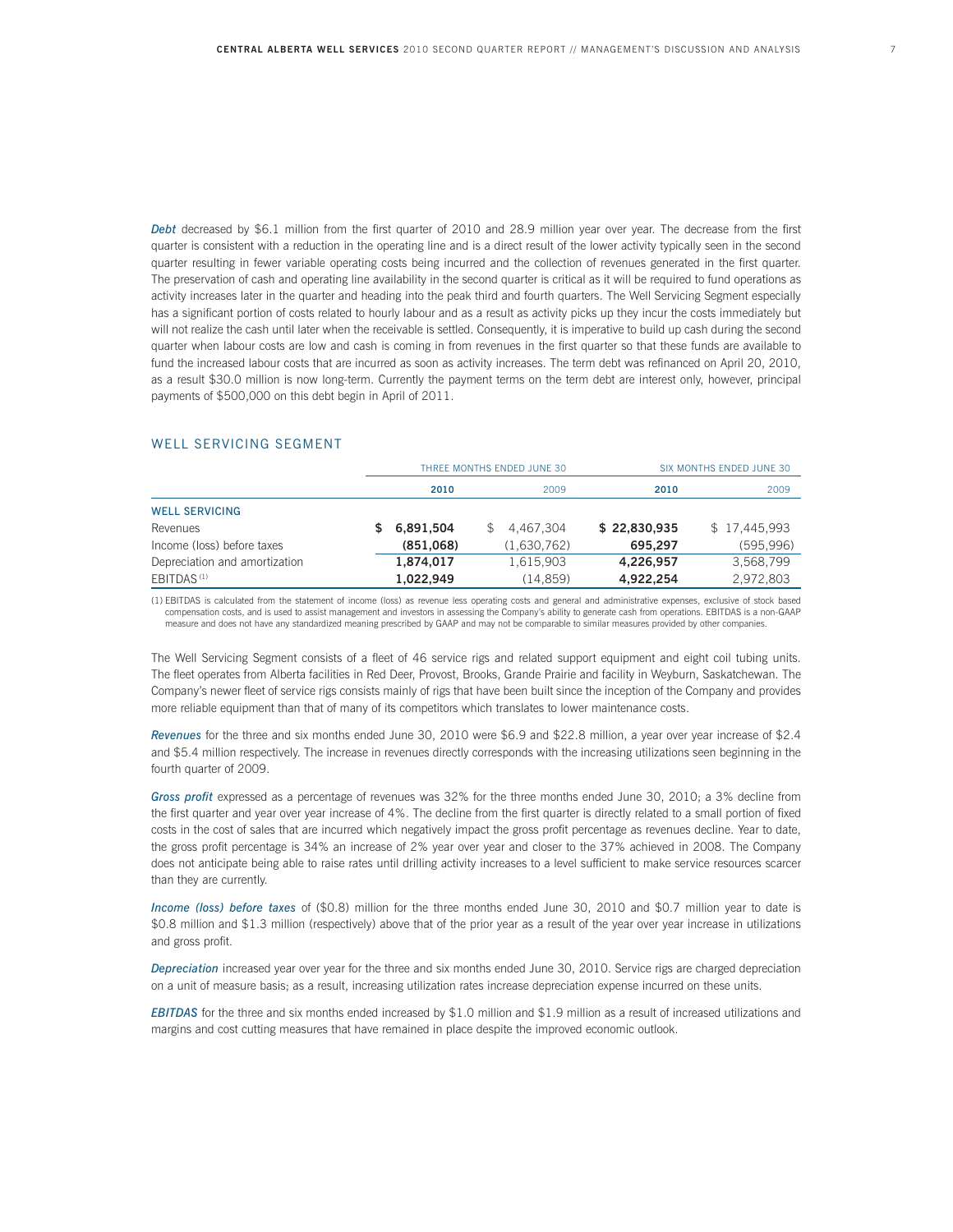#### OTHER OILFIELD SERVICES SEGMENT

|                                |            | THREE MONTHS ENDED JUNE 30 | SIX MONTHS ENDED JUNE 30 |            |     |           |  |
|--------------------------------|------------|----------------------------|--------------------------|------------|-----|-----------|--|
|                                | 2010       | 2009                       |                          | 2010       |     | 2009      |  |
| <b>OTHER OILFIELD SERVICES</b> |            |                            |                          |            |     |           |  |
| Revenues                       | 2.362.735  | 1.929.976                  | S.                       | 6.545.538  | \$. | 7.987.901 |  |
| Income (loss) before taxes     | (387, 026) | (1,026,870)                |                          | (157, 575) |     | (473.474) |  |
| Depreciation and amortization  | 635.535    | 615.133                    |                          | 1,271,994  |     | 1,220,253 |  |
| EBITDAS <sup>(1)</sup>         | 248.510    | (411,737)                  |                          | 1,114,419  |     | 746.779   |  |

(1) EBITDAS is calculated from the statement of income (loss) as revenue less operating costs and general and administrative expenses, exclusive of stock based compensation costs, and is used to assist management and investors in assessing the Company's ability to generate cash from operations. EBITDAS is a non-GAAP measure and does not have any standardized meaning prescribed by GAAP and may not be comparable to similar measures provided by other companies.

The Other Oilfield Services Segment consists of eight snubbing units, 14 nitrogen tankers and pumpers, 12 pressure testing units and rental equipment. The nitrogen pumping units are a heat recovery nitrogen system used in many applications of the services provided by the Company. Nitrogen is used in place of air whenever a risk hazard assessment dictates. Nitrogen is an inert gas that is non-corrosive and non-explosive. It is ideal for industrial type applications for purging pipelines, pressure testing vessels and facilitating withdrawing stored liquids from vessels. The nitrogen pumpers also work in conjunction with the Company's coil tubing, well servicing and snubbing divisions and provide a synergized service for the Company's customer. Snubbing and stripping operations are designed to enhance efficiency and performance in completion and workovers, wireline operations and underbalanced drilling. Snubbing units have the ability to operate in a continuous, pressure-controlled environment such as fluidsensitive formations, under-pressured reservoirs, naturally fractured reservoirs and low-permeability sandstone reservoirs.

*Revenues* for the three and six months ended June 30, 2010 were \$2.4 million and \$6.5 million, a year over year increase of \$0.4 million and decrease of (\$1.4) million respectively. The three months ended increase in revenues is consistent with the 8% year over year increase in utilization rates and pressure on rates charged to customers. The year to date decrease in revenues is a result of strong first quarter revenues seen in 2009.

*Gross profit* expressed as a percentage of revenues was 31% year to date a significant improvement from 24% for the same period in 2009. For the three months ended June 30, 2010, gross profit increased 19% to 26%. Prior to late 2009 this segment had a significant portion of its costs attributable to salaried employees. This was reduced in 2009 and will continue to be moved to more of an hourly structure to increase the margins in this segment.

*Income (loss) before taxes* has increased year over year both for the quarter and year to date. This improvement is a direct result in the improvement in the gross profit percentage and a focus on cost reductions.

*Depreciation* remained consistent year over year. Production equipment used in the Other Oilfield Services Segment is amortized on a straight-line basis versus the units of production method used by service rigs in the Well Servicing Segment. As a result, depreciation changes little from period to period for this segment.

*EBITDAS* has increased year over year both for the quarter and year to date. This improvement is a direct result in the improvement in the gross profit percentage and a focus on cost reductions.

|                                                              |                | 2010            | 2009               |                     |                                                    |            |  |  |  |
|--------------------------------------------------------------|----------------|-----------------|--------------------|---------------------|----------------------------------------------------|------------|--|--|--|
|                                                              | <b>JUNE 30</b> | <b>MARCH 31</b> | <b>DECEMBER 31</b> | <b>SEPTEMBER 30</b> | <b>JUNE 30</b>                                     | MARCH 31   |  |  |  |
| Working capital (deficiency)<br>Working capital (deficiency) | \$6.329.168    | 8.606.456<br>S. | 6.005.996<br>\$    |                     | $$$ (54,619,939) $$$ (52,703,846) $$$ (48,454,896) |            |  |  |  |
| net of term debt                                             | 7,829,168      | 10.506.456      | 7.711.358          | 5.280.061           | 7.196.154                                          | 11,545,104 |  |  |  |
| Debt                                                         | 29,781,339     | 31.924.500      | 31.729.862         | 59.869.999          | 58,647,338                                         | 60.298.124 |  |  |  |
| Shareholders' equity                                         | 92,982,687     | 96.253.422      | 96.773.841         | 67,921,370          | 72,896,522                                         | 77,864,744 |  |  |  |
| Debt to equity                                               | 0.32           | 0.33            | 0.33               | 0.88                | 0.80                                               | 0.77       |  |  |  |

#### LIQUIDITY AND CAPITAL RESOURCES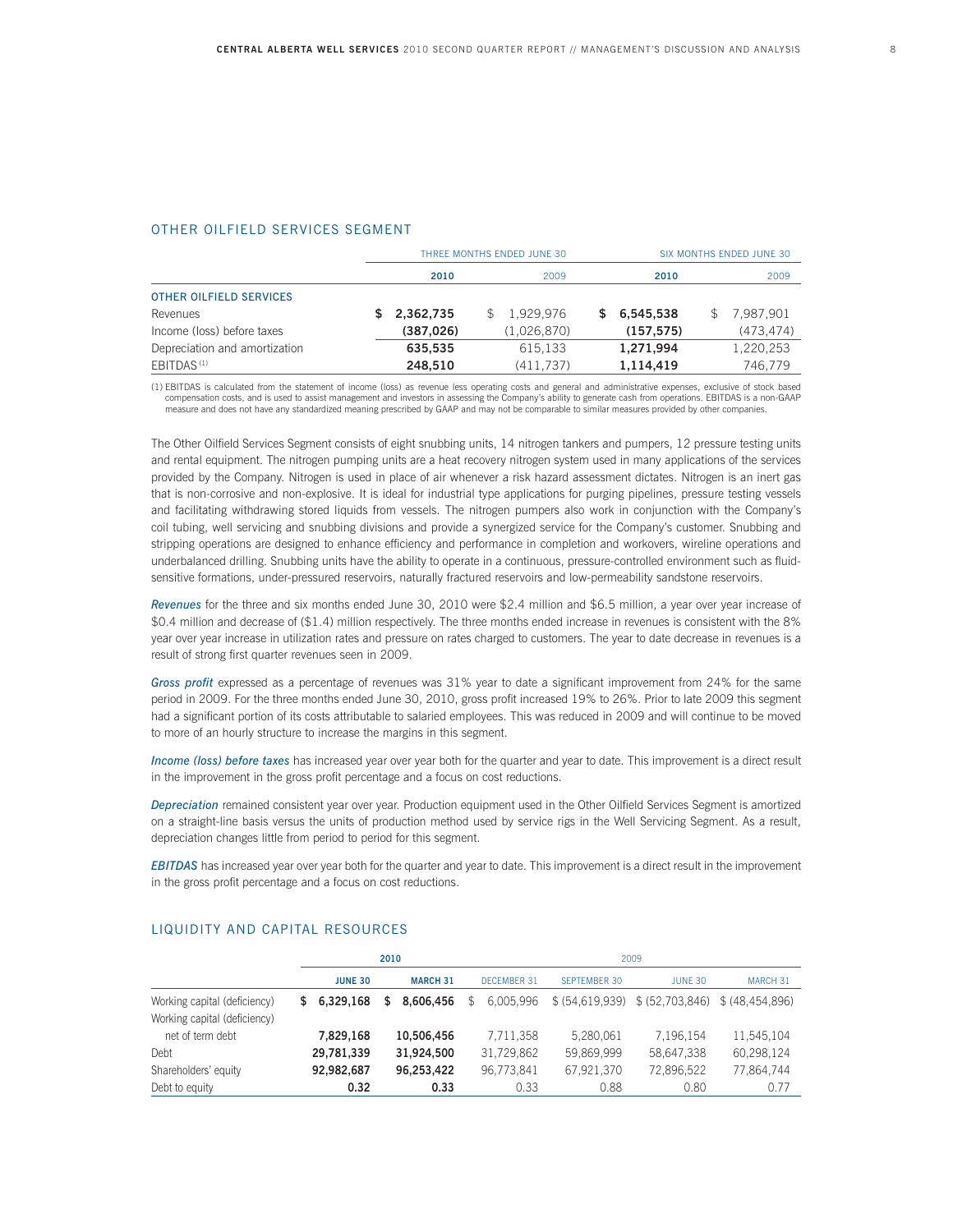On April 20, 2010, the Company secured term debt refinancing in the amount of \$30.0 million. The term debt is for three years with the first year requiring payments of interest only, the second year requiring monthly principal payments of \$500,000 per month plus interest and the third year requiring monthly principal payments of \$750,000 per month plus interest. The term debt is subject to interest at a fixed rate of 8.045% and is secured with a first charge over fixed assets, a general security agreement over all remaining assets and an assignment of insurance.

On April 20, 2010, the Company also secured an operating facility margined to accounts receivable to a maximum of \$10.0 million, at an interest rate ranging from bank prime plus 1.25% to bank prime plus 2.0%. The operating line is committed until April 30, 2011. A general security agreement providing security interest against all accounts receivable and a second fixed charge over all other assets has been provided as security for this agreement. As at June 30, 2010 \$83,919 was outstanding on the operating line and a maximum of \$7.75 million was available.

Management continues to examine property consolidation within Red Deer to reduce operating leases for that area, as well as a detailed review of all discretionary expenses and staffing levels to determine where cost savings could be affected. The Company's ability to manage cash throughout the three years under the new credit facility is critical to the long-term viability of the Company.

At the end of the second quarter of 2010, working capital was \$6.3 million, a decrease of \$2.3 million from the first quarter of 2010. The decrease in working capital is largely a result of operating losses (before non-cash items) of \$0.4 million and a \$1.9 million repayment of debt.

The decrease in debt of \$28.9 million year over year is a result of receipt of funds from the close of the rights offering which generated \$33 million in proceeds; \$29.1 million of which was applied to the debts. The \$2.1 reduction in debt from the first quarter of 2010 is mainly a result in a repayment of \$1.9 million on the term debt prior to refinancing.

Shareholders' equity was \$93.0 million at June 30, 2010, a decrease of \$3.3 million from March 31, 2010. The decrease in shareholders' equity in the second quarter is mainly a result of a \$0.5 million increase in contributed surplus as a result of the cancellation of shares associated with the shareholder's loan that was forgiven in the quarter end stock compensation expense offset by a (\$3.5) million loss for the second quarter and a (\$0.3) million reduction in share capital due to the cancellation of shares associated with the cancelled loan.

On March 31, 2010, the Company had 159,184,064 common shares issued and outstanding. On June 28, 2010, 444,701 common shares were cancelled with respect to the shareholder loan described above. On April 29, 2010, the Company issued 5,466,000 stock options to employees, officers and directors. On June 18, 2010, an additional 250,000 stock options were issued to key employees and directors of the Company. As at August 25, 2010, the Company had 158,739,363 common shares issued and outstanding and 7,582,627 stock options.

Debt to equity was 0.32 at June 30, 2010, consistent with March 31, 2010.

Changes in cash are outlined as follows:

|                                           |    |             | THREE MONTHS ENDED JUNE 30 | SIX MONTHS ENDED JUNE 30 |             |    |             |
|-------------------------------------------|----|-------------|----------------------------|--------------------------|-------------|----|-------------|
|                                           |    | 2010        | 2009                       |                          | 2010        |    | 2009        |
| Funds from (used in) operations           | \$ | (457,085)   | \$<br>(2,340,486)          | \$                       | 2,474,938   | \$ | (169, 028)  |
| Add: Change in non-cash working capital   |    | 6,647,025   | 6,435,837                  |                          | 1,780,672   |    | 3,084,763   |
| Cash flows from operating activities      |    | 6,189,940   | 4,095,351                  |                          | 4,255,610   |    | 2,915,735   |
| Cash invested in acquisition of equipment |    | (107, 435)  | (1,455,821)                |                          | (260, 321)  |    | (8,385,249) |
| Proceeds on sale of assets                |    |             | 100.000                    |                          |             |    | 127,000     |
| Decrease in restricted cash               |    |             |                            |                          |             |    |             |
| Repurchase of common shares               |    |             |                            |                          |             |    | (29,037)    |
| Redemption of warrants                    |    |             |                            |                          | (1,212,121) |    |             |
| Financing costs                           |    | (381, 320)  |                            |                          | (381, 320)  |    |             |
| Repayment of debt                         |    | (1,900,000) | (2,171,509)                |                          | (1,900,000) |    | (100,000)   |
| Issuance of debt                          |    |             |                            |                          |             |    | 2,300,000   |
| Increase (decrease) in cash               | S  | 3.801.185   | \$<br>568.021              | \$                       | 501.848     | \$ | (3.171.551) |

(1) Funds from operations are calculated from the statement of cash flows as cash flows (used in) operating activities less the change in non-cash working capital, and is used to assist management and investors in assessing the Company's ability to generate cash from operations. Funds from operations is a non-GAAP measure and does not have any standardized meaning prescribed by GAAP and may not be comparable to similar measures provided by other companies.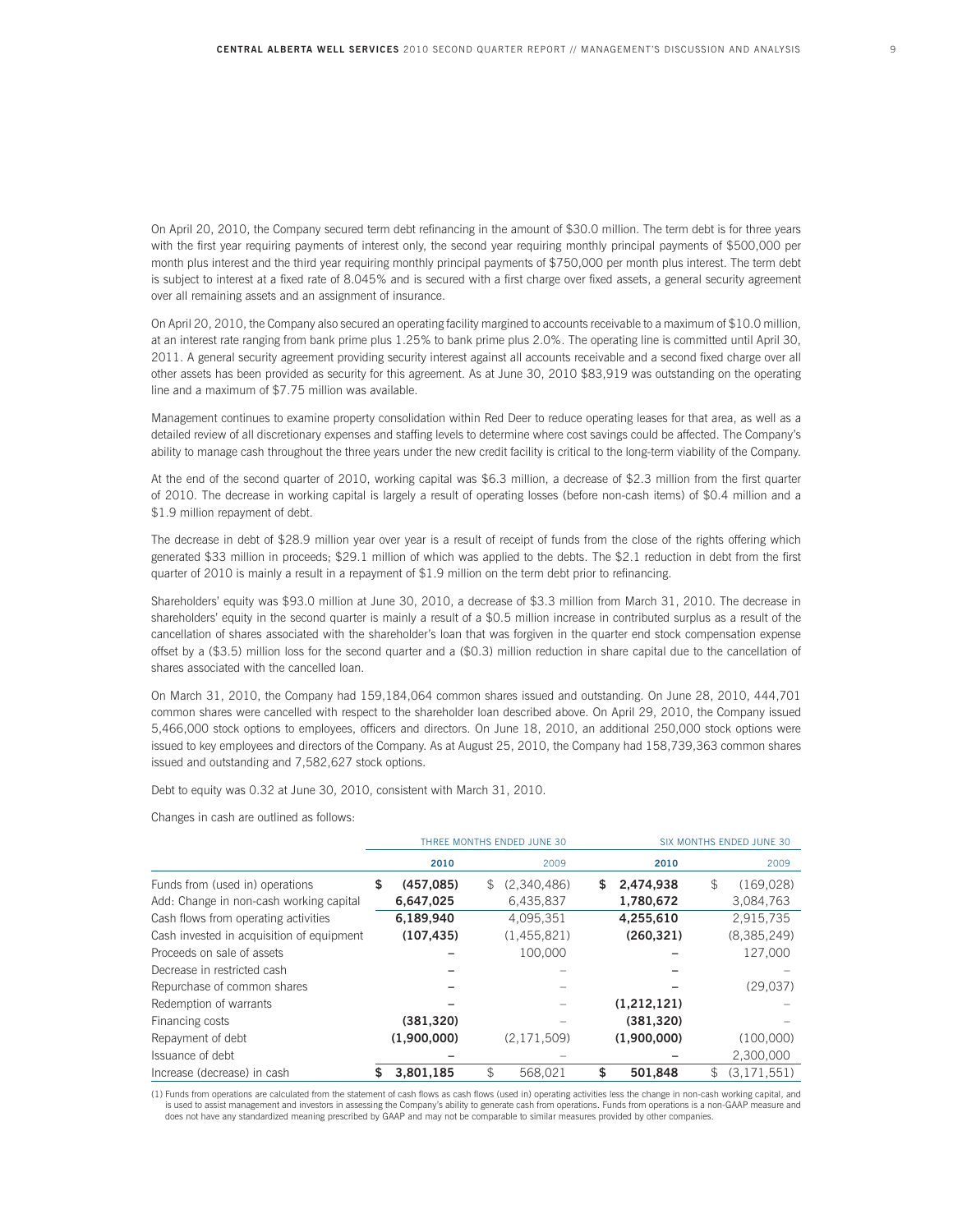### CONTRACTUAL OBLIGATIONS AND COMMITMENTS

Beginning in April, 2011, the Company is committed to monthly principal payments of \$500,000 in relation to the long-term debt.

### OUTLOOK

During the first half of 2010, the Company focused on implementing cost control measures and achieving operational efficiencies together with improving its balance sheet in anticipation of strengthening market conditions. The Company believes that activity in the energy sector will gradually improve over the last half of 2010 resulting in higher utilization and profit margins. The Company has positioned itself to capitalize on stronger oil prices with the expansion and relocation of equipment to its new facilities in Grande Prairie, Alberta and Weyburn, Saskatchewan, where activity is expected to improve earliest and remain robust through the end of 2010 and into 2011.

With natural gas production remaining strong in Canada and the United States and storage levels near 5 year highs, the Company believes the recovery of natural gas prices and resulting improvement in well servicing activity will occur gradually in the near future. The Company continues to seek opportunities to increase utilization of its equipment and is actively cross-selling services in its Other Oilfield Services Segment in an effort to improve market share as well as to enhance profitability at reduced activity levels.

CWC enters the second half of 2010 with an improved competitive position, stronger balance sheet and a new and active Board of Directors which will give the Company a fresh outlook at opportunities. The Company is financially and operationally wellpositioned to take advantage of the improvements in the industry through the remainder of 2010 and into the active first quarter of 2011 while maintaining its focus on safety for its employees and customers.

#### CRITICAL ACCOUNTING ESTIMATES

This MD&A of the Company's financial condition and results of operations is based on the financial statements which are prepared in accordance with Canadian generally accepted accounting principles ("GAAP"). The presentation of these financial statements in conformity with Canadian GAAP requires management to make estimates and assumptions that affect the reported amounts of assets, liabilities and the disclosure of contingent liabilities at the date of the financial statements and the reported revenues and expenses during the reporting period. These estimates are based on experience and assumptions that are believed to be reasonable under the circumstances. Although care has been taken, anticipating future events cannot be done with certainty, therefore actual results may vary from these estimates over time as more accurate information is available and as the Company's operating environment changes.

*Impairment of Long-Lived Assets:* Long-lived assets, including property and equipment and intangible assets, comprise a majority of the Company's assets. Management reviews the carrying values of these assets for impairment periodically or whenever events or changes in circumstance indicate that their carrying value may not be recoverable. When this occurs, management performs various tests to see if the net carrying value differs from fair value, and if the fair value is less than the carrying value, the asset would be considered to be impaired, and an impairment loss would be recognized to reduce the asset's carrying value to its estimated fair value. The downturn seen in 2009 was seen as such a circumstance, and as a result a test for impairment of long-lived assets was conducted. The test for impairment focused on the forecasting model developed for use in refinancing, combined with an independent valuation that was done on the Company's assets for financing. To determine whether impairment occurred, Management evaluated the future estimated cash flows expected over the next 10 years. The starting base for the forecast is the recently completed three-year forecast provided to various firms in order to negotiate a replacement credit facility. This has been done including the first two months of actual results for 2010 and a current revised forecast for March 2010. This was then expanded for moderate growth as the WCSB is expected to recover. From 2013 to 2015 a 5% growth in both revenues and expenses was assumed; for 2016 and 2017 a 2% growth in revenues and expenses was forecasted, and a 1% increase for 2018 and 2019. In addition to the non-discounted cashflow analysis, Management compared the value of the assets and intangibles to the results of an asset valuation done by an independent valuation firm.

*Depreciation and Amortization:* The Company's property, plant, equipment and intangibles are depreciated and amortized over estimated useful life using both straight line and unit-of-production methods.

The estimates may change over time as more useful information becomes available, market conditions shift or other factors change the estimated useful life of the assets.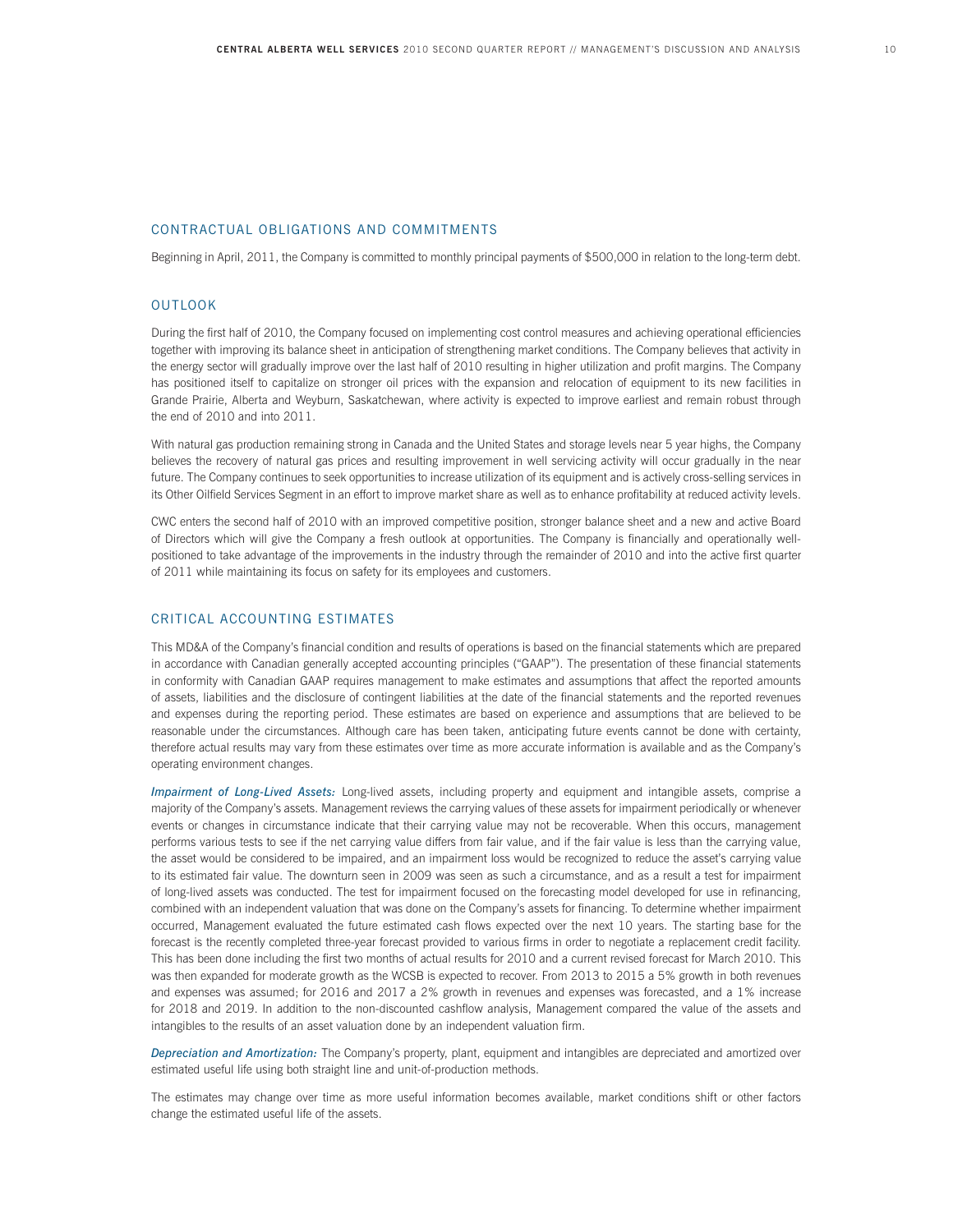*Stock Based Compensation:* Stock based compensation expense associated with the stock-option rights granted to directors and employees is calculated based on assumptions using the Black-Scholes option pricing model to produce an estimate of compensation. This estimate may vary due to changes in the Black-Scholes variables, which include the risk free rate of return, the share price volatility and the rates of forfeiture.

#### RISK MANAGEMENT

*Business Risk:* Activity in the oil and gas industry is subject to a range of external factors that are difficult to actively manage, including resource demand, commodity pricing and climate. The Company seeks to mitigate these risks by monitoring its balance sheet and remaining responsive to changes in industry dynamics.

The Company has a comprehensive insurance policy to help safeguard its assets, operations and employees. This is reviewed annually and revised as changes in circumstances warrant.

*Credit Risk:* The Company's policy is to enter into agreements with customers that are well-established and well-financed within the oil and gas industry. There is always a risk relating to the financial stability of customers and their ability to pay. Management will continue to periodically assess the credit worthiness of all its customers and views the credit risk on its accounts receivable as normal for its industry.

In 2008 management anticipated that the economic downturn would continue throughout most of 2009, resulting in an increased potential for increased credit risk as companies struggle to meet obligations as access to capital markets and debt financing becomes increasingly difficult. To mitigate this risk, management has focused their marketing efforts with larger companies that have strong balance sheets and positive cash flows. Analysis of the top ten customers for the six months ended June 30, 2010, shows that eight of the top ten indeed were larger producers who paid reliably throughout the year. The Company has provided for approximately 47% of its accounts receivable in excess of 90 days and collected 38% subsequent to the end of the quarter. Currently, the Company is confident the remaining amounts not provided for will be collected and the provision is an accurate assessment of the maximum credit risk exposure to the Company

*Liquidity Risk:* Liquidity risk relates to the risk that the Company will encounter difficulty in meeting its financial obligations. The credit facilities available as at June 30, 2010, consisted of term facilities totaling \$30.0 million. The term debt is for three years with the first year requiring payments of interest only, the second year requiring monthly principal payments of \$500,000 per month plus interest and the third year requiring monthly principal payments of \$750,000 per month plus interest. The term debt is subject to interest at a fixed rate of 8.045% for the term.

The Company may be exposed to liquidity risk if it is unable to collect its trade accounts receivable balances in a timely manner which could in turn impact the Company's long-term ability to meet commitments under the new facilities. In order to manage this liquidity risk, the Company actively monitors all accounts receivable to maintain accounts outstanding over 60 days to less than 25 percent of the total balance. As at June 30, 2010, the balance of trade accounts receivable in excess of 90 days was \$972,945, representing approximately 16.5% of the trade accounts receivable balance, of this amount \$461,141 has been provided for as an allowance for bad debts and \$364,952 was collected subsequent to quarter end. A structure is maintained that focuses on growth of the Company while ensuring viability for stakeholders. Finally, in an effort to combat the seasonality of the oilfield business and reduce long-term liquidity risk exposure, the Company regularly reviews its cash availability and whenever the conditions permit, the excess cash is applied to the debt outstanding.

*Market Risk:* Market risk is comprised of foreign currency risk and interest rate risk.

*Foreign Currency Risk:* Foreign currency risk arises from the fluctuations in foreign exchange rates and the degree of volatility of these rates relative to the Canadian dollar. The Company is not significantly exposed to foreign currency risk.

*Interest Rate Risk:* The Company is exposed to sudden increases in interest rate changes as the operating facility entered into by the Company subsequent to year end is variable based on prime lending rates. Prior to the Company securing a new operating facility and term debt facility, all debt was subject to variable interest rates. Although this did benefit the Company throughout 2008 and 2009, there was a risk that prime rate could increase over time. The term facility the Company secured on April 20, 2010, is fixed for three years at 8.045%. As a result, the Company has minimized its exposure to interest rate risk for the next three years on this debt. The operating line secured by the Company subsequent to year end is at a variable rate based on prime. The Company remains exposed to interest rate risk on the operating line. For the three and six months ended June 30, 2010, a one percent change in the prime lending rate would have impacted net income by \$3,184 and \$81,841 respectively.